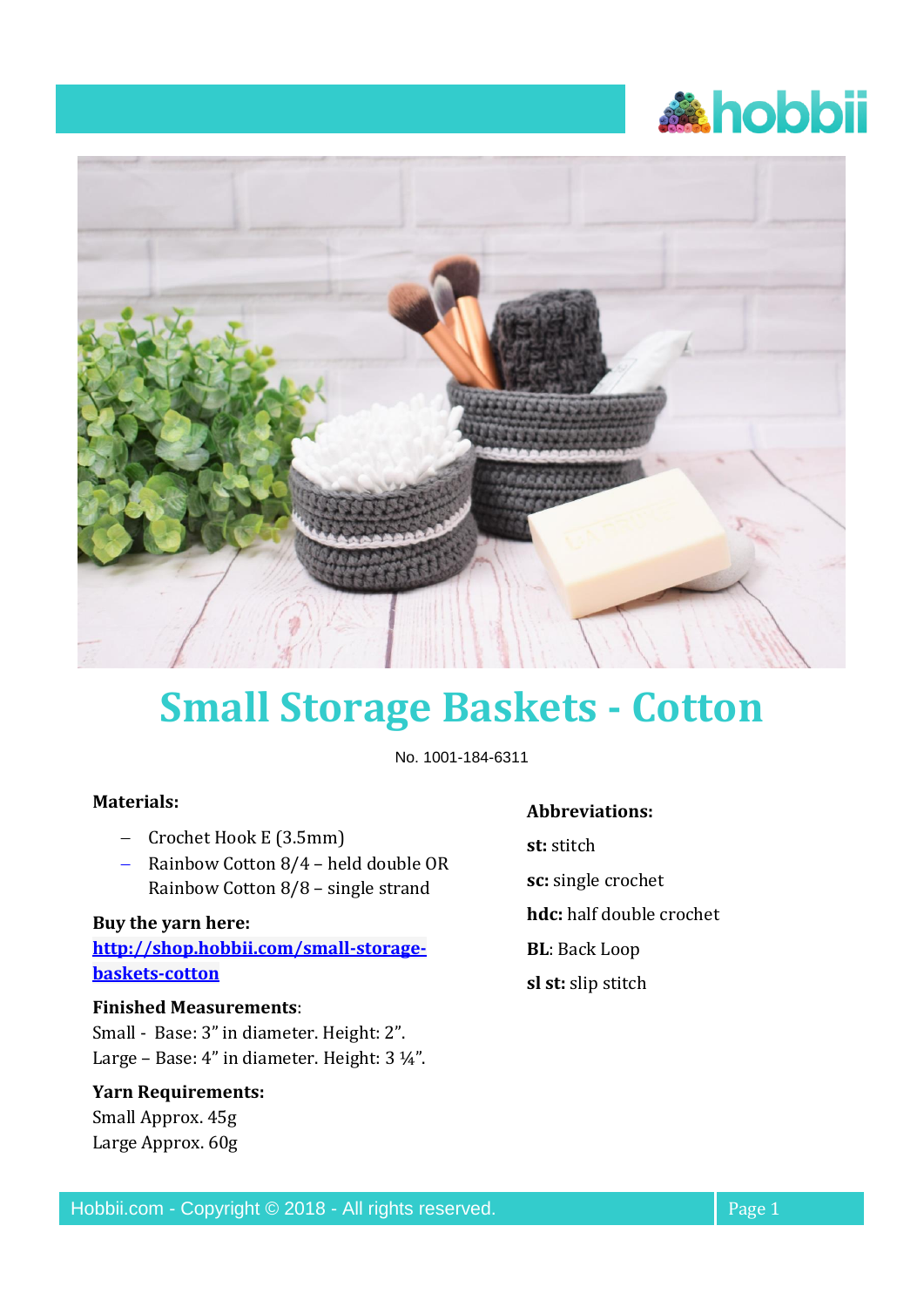

**Pattern** – Photo tutorial can be found after written pattern:

- The basket is made holding 2 strands of 8/4 or a single strand of 8/8 cotton

#### **Base\_**

- 1. Using a magic loop method, work 6 sc in the ring (6)
- 2. Work 2 sc in each st. (12)
- 3. Work "1 sc, 2 sc in the next st". Repeat "to" to the end of the rnd. (18)
- 4. Work "1 sc in the next 2 sts, 2 sc in the next st". Repeat "to" to the end of the rnd. (24)
- 5. Work "1 sc in the next 3 sts, 2 sc in the next st". Repeat "to" to the end of the rnd. (30)
- 6. Work "1 sc in the next 4 sts, 2 sc in the next st". Repeat "to" to the end of the rnd. (36)
- 7. Work "1 sc in the next 5 sts, 2 sc in the next st". Repeat "to" to the end of the rnd. (42)
- 8. Work "1 sc in the next 6 sts, 2 sc in the next st". Repeat "to" to the end of the rnd. (48)
- 9. Work "1 sc in the next 7 sts, 2 sc in the next st". Repeat "to" to the end of the rnd. (54) For the small basket, stop increasing here and end with a sl st. Continue with the sides.
- 10. Work "1 sc in the next 8 sts, 2 sc in the next st". Repeat "to" to the end of the rnd. (60)
- 11. Work "1 sc in the next 9 sts, 2 sc in the next st". Repeat "to" to the end of the rnd. (66) End with a sl st.

### **Sides:**

- 1. Ch 1. Work 1 sc in the BL of each st to the end of the rnd. End with a sl st.
- 2. Ch 1. Work hdc in each st to the end of the rnd. End with a sl st in the first hdc.
- 3. Ch 1. Work sc in each st to the end of the rnd. End with a sl st in the first sc. Repeat rows 2 and 3 a total of 4 times for the small basket and 6 times for the large.

### **Fold/edge:**

Turn the basket, so you are crocheting from the inside of the basket to the outside.

### **Small:**

- 1. Ch 1. Work 1 hdc in the BL of each st to the end of the rnd. End with a sl st in the first hdc.
- 2. Ch 1. Work sc in each st to the end of the rnd. End with a sl st in the first sc.
- 3. Ch 1. Work hdc in each st to the end of the rnd. End with a sl st in the first hdc.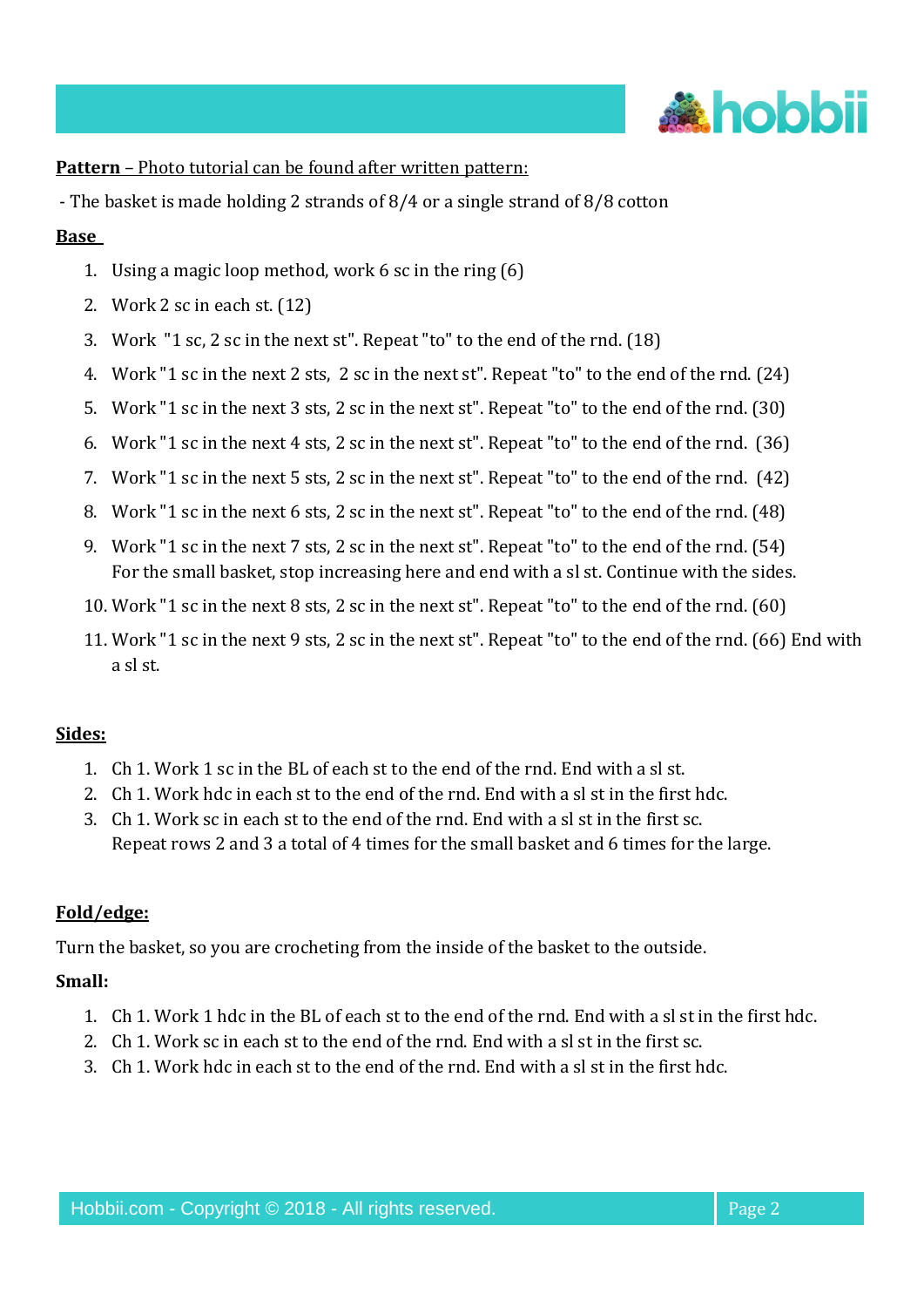

4. Change to Color 2. Ch 1. Work sc in each st to the end of the rnd. End with a sl st in the first sc. Cut the yarn and weave in the ends. Fold the edge over the basket.

#### **Large:**

- 1. Ch 1. Work 1 hdc in the BL of each st to the end of the rnd. End with a sl st in the first hdc.
- 2. Ch 1. Work sc in each st to the end of the rnd. End with a sl st in the first sc.
- 3. Ch 1. Work sc in each st to the end of the rnd. End with a sl st in the first sc.
- 4. Ch 1. Work hdc in each st to the end of the rnd. End with a sl st in the first hdc.
- 5. Ch 1. Work sc in each st to the end of the rnd. End with a sl st in the first sc.
- 6. Change to Color 2. Ch 1. Work sc in each st to the end of the rnd. End with a sl st in the first sc. Cut the yarn and weave in the ends. Fold the edge over the basket.

## **Photo Tutorial:**



1. This is what the base looks like when completed. End with a sl st



2. Ch 1 and begin working sc in the BL. The needle indicates where to insert the hook.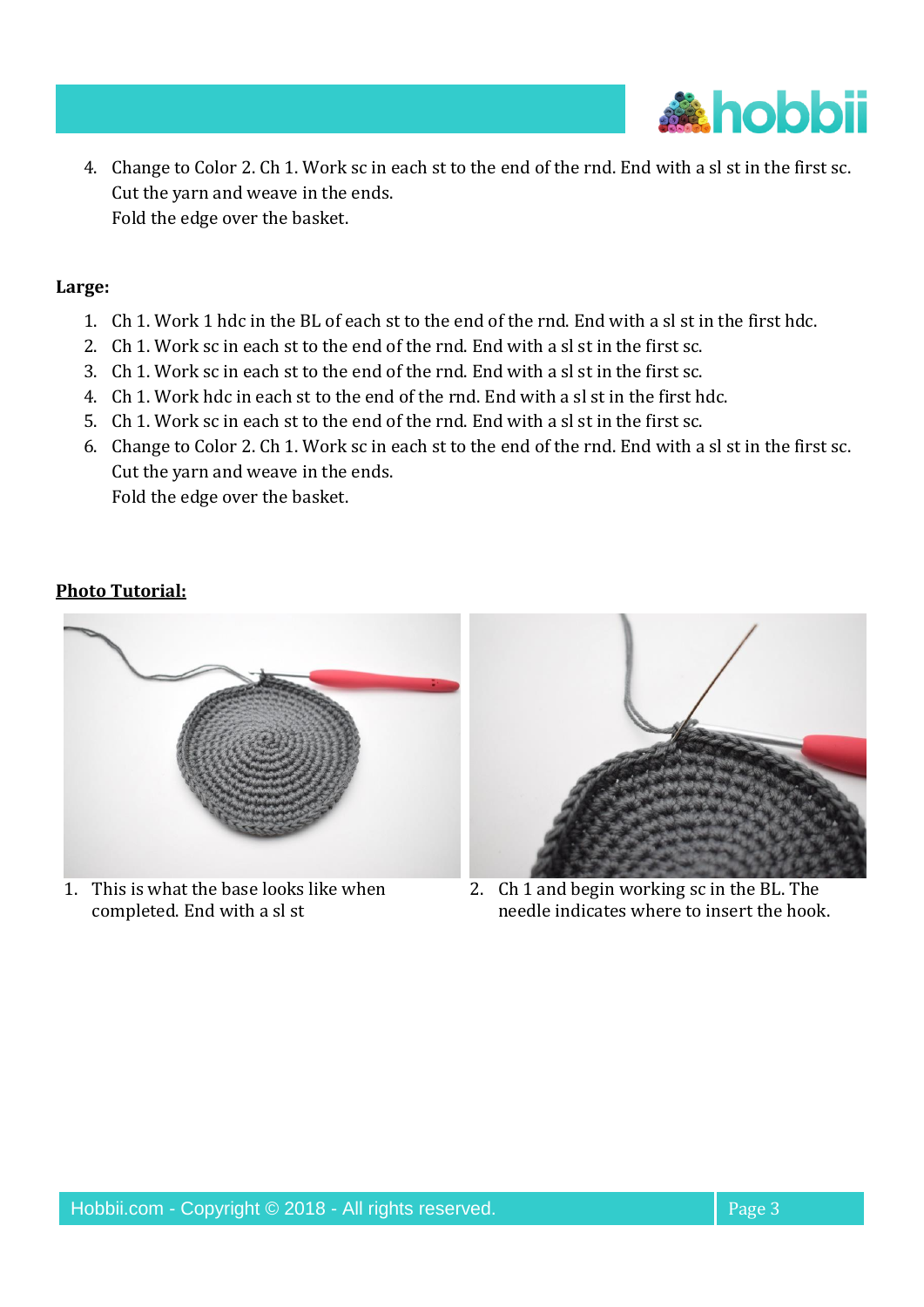# **Ahobbii**



3. Work 1 rnd of sc in the BL and end with a sl st in the first sc.



4. Ch 1.





5. Work 1 hdc. 6. Work hdc in each st to the end of the rnd and end with a sl st.





7. Ch 1.  $\overline{8}$ . Work 1 rnd of sc and end with a sl st.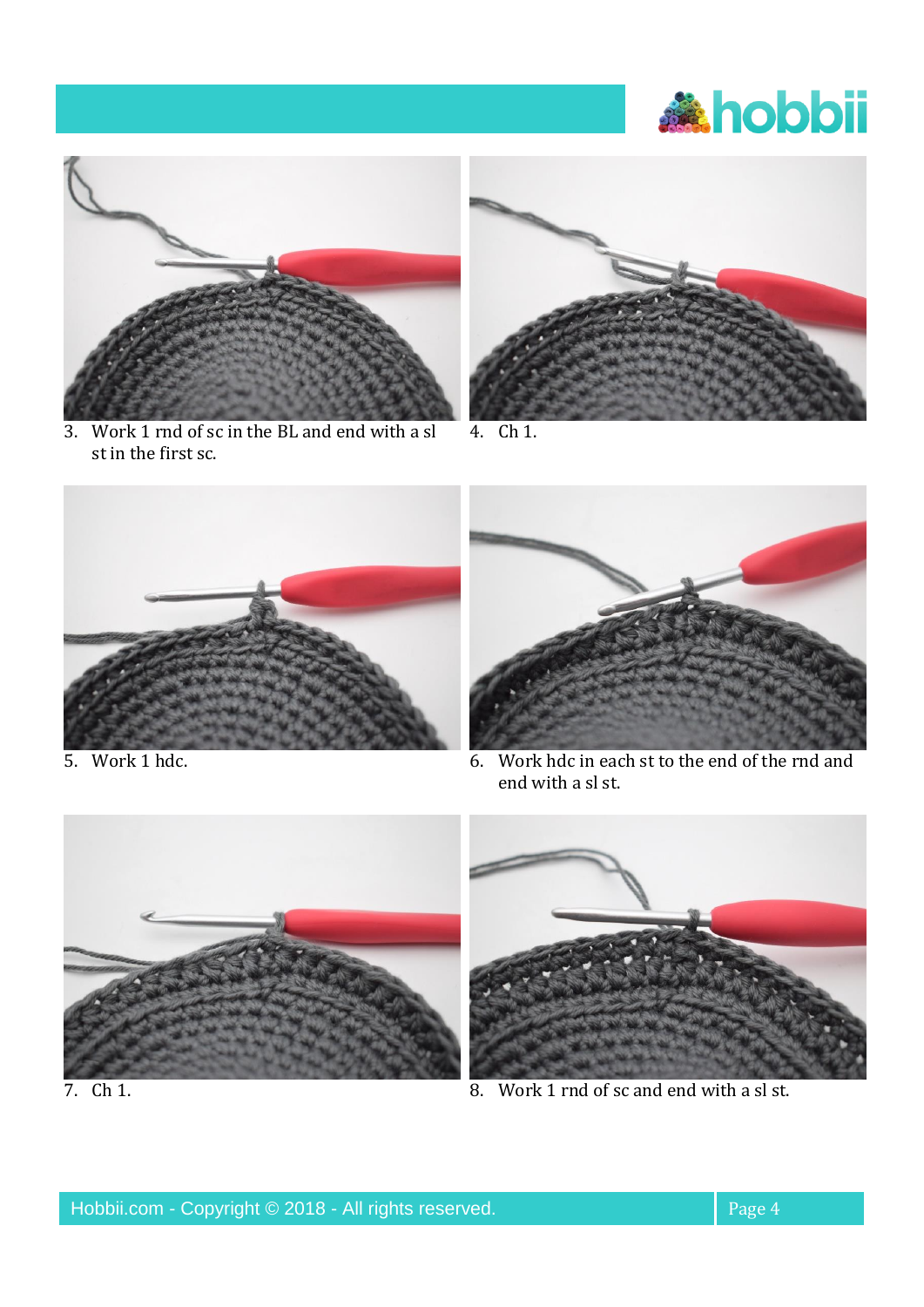



9. Repeat these 2 rnds as described in the pattern.



10. Turn the basket, so you are crocheting from the inside of the basket to the outside.



11. Ch 1. Work 1 hdc in the BL of each st to the end of the rnd.



12. End with a sl st in the first hdc.



13. Continue working the folded edge as described in the patter. Change to Color 2. Ch 1. Work sc in each st to the end of the rnd.



14. Fold the edge over the basket.